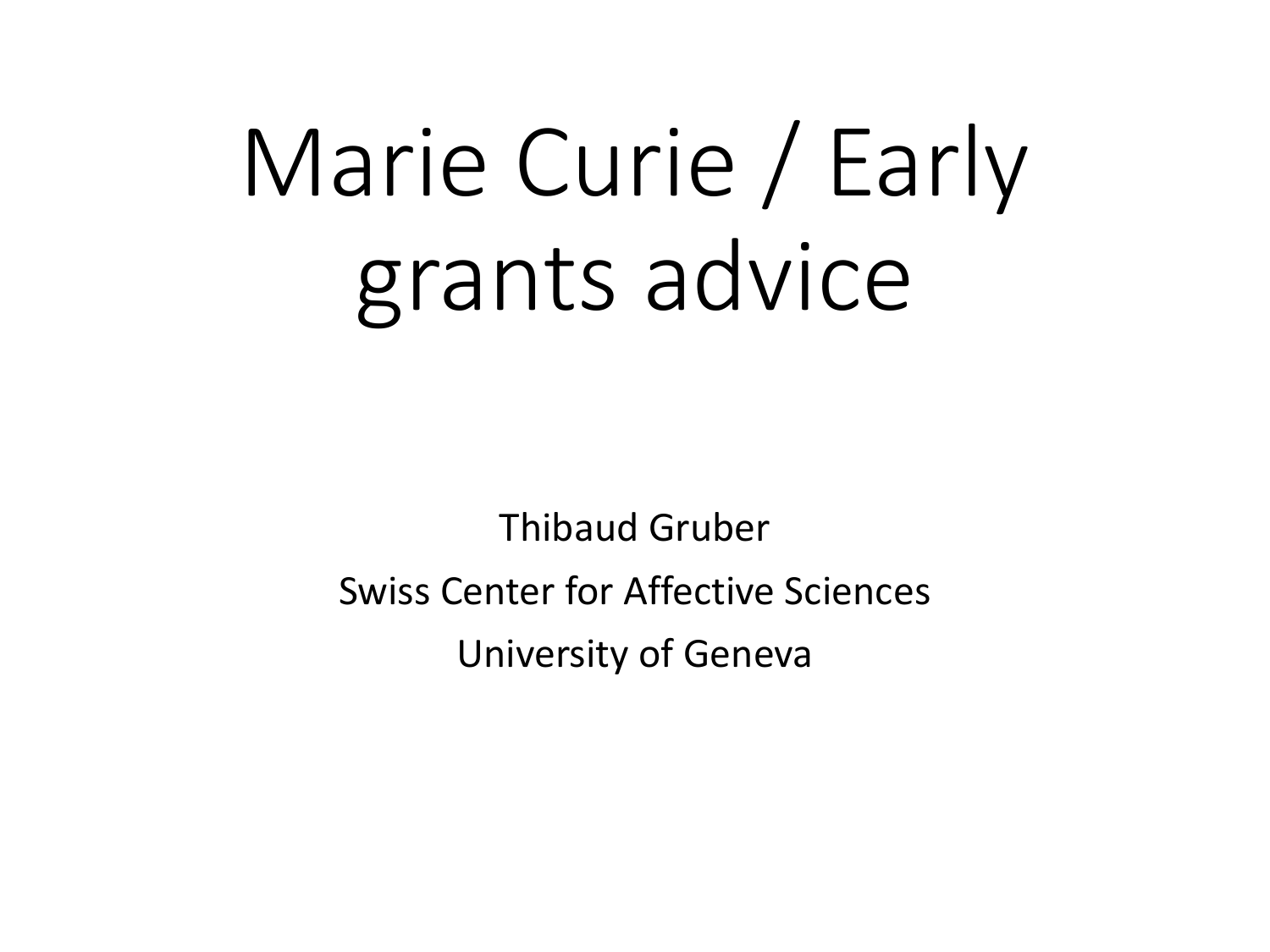## Who am I?

- Phd 2011 (University of St Andrews, UK)
- Mostly field researcher
- Postdoc ever since:
	- Fyssen foundation: 2011-2013
	- Marie Curie Fellowship: 2013-2015
	- SNSF Postdoc/Scientific Collab: 2015-2020
- Raised over 1,000,000 CHF in grant money
	- Fyssen, Marie Curie, Advanced.Postdoc as PI
	- SNSF Project as co-PI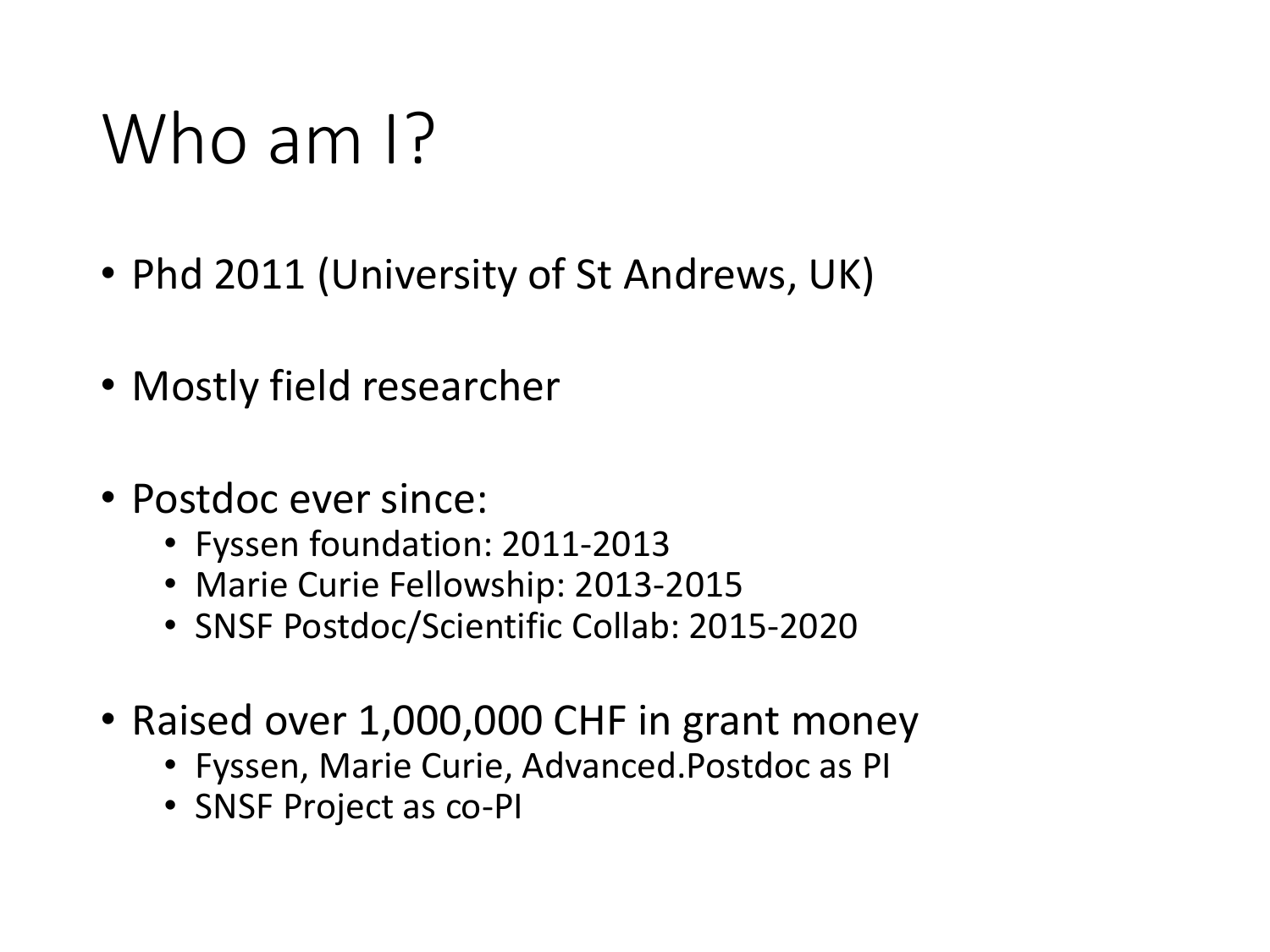## How did I get the Marie Curie?

- I don't know…
	- Checked all the 'Do-not-do'
		- Project very related to my PhD project
		- Project very connected to my Fyssen postdoc
		- Project hosted by my PhD adviser
	- But:
		- Good CV
		- Different location than PhD
		- Good project (the usual 'high risk'/'high gain')
		- Did not only focus on research: career path, teaching etc..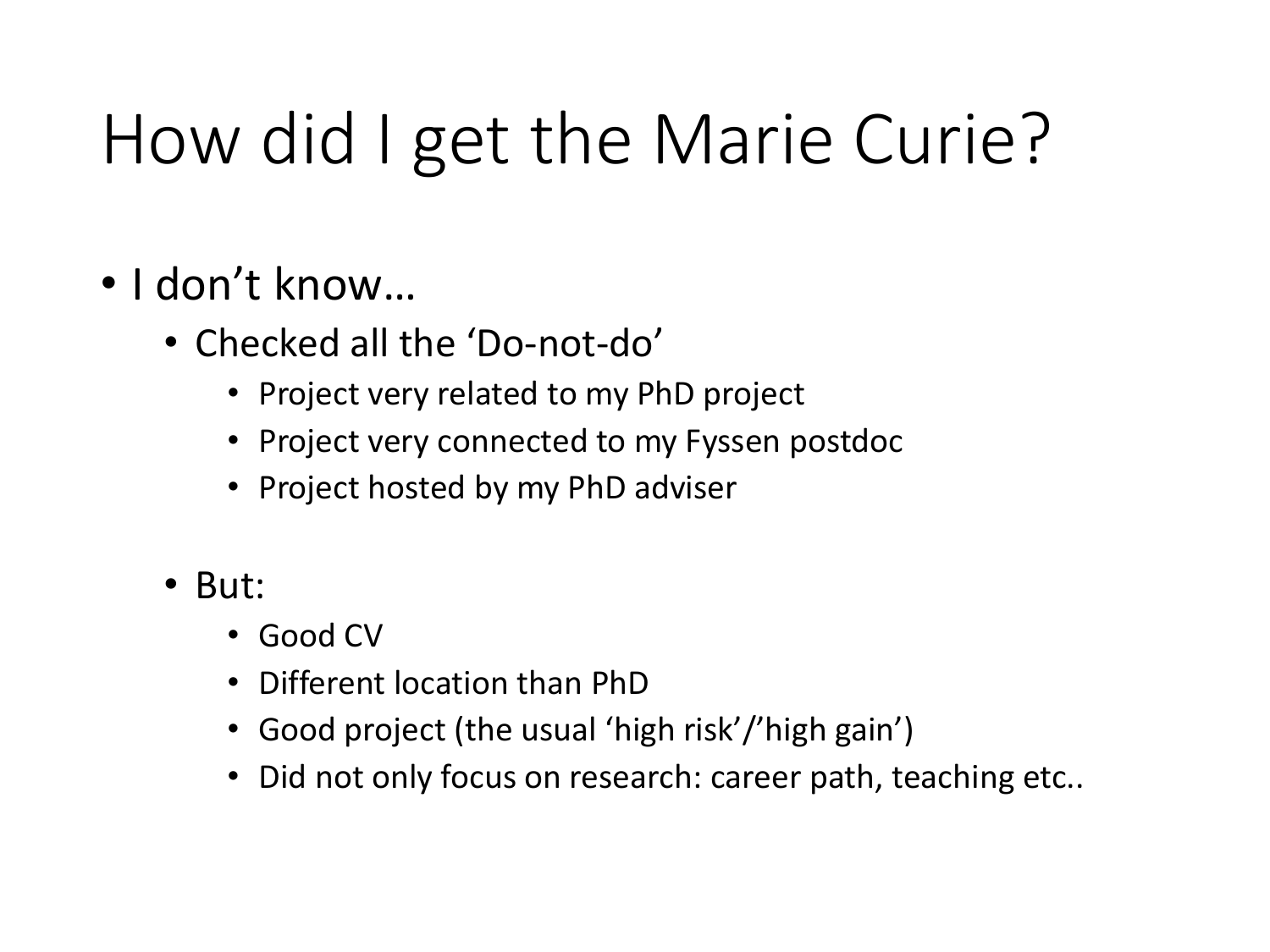| • Research and technological quality, including any perchisciplinary and multion oblinary                                  |     |
|----------------------------------------------------------------------------------------------------------------------------|-----|
|                                                                                                                            |     |
| . Originality and innovative nature of the project, and relationship to the 'state of the art' of<br>research in the tield |     |
|                                                                                                                            |     |
|                                                                                                                            |     |
|                                                                                                                            |     |
|                                                                                                                            |     |
|                                                                                                                            |     |
| • Clarity and quality of the research training objectives for the researcher9                                              |     |
| . Relevance and quality of additional research training as well as of transferable skills                                  |     |
| offered, with special attention to exposure to the dustry sector, where appropriate10                                      |     |
| • Measures taken by the st for providing quantitative and qualitative mentoring/tutoring 10                                |     |
| B3 RESEARCHER (MAXIMUM 7 PAGES WITH A CV AND A LIST OF MAIN ACHIEVEMENTS)11                                                |     |
|                                                                                                                            | .11 |
| • Research results including patents, publications, teaching etc., taking into account the                                 |     |
|                                                                                                                            |     |
|                                                                                                                            |     |
|                                                                                                                            |     |
| • Potential for reaching or reinforcing a position of professional maturity17                                              |     |
|                                                                                                                            |     |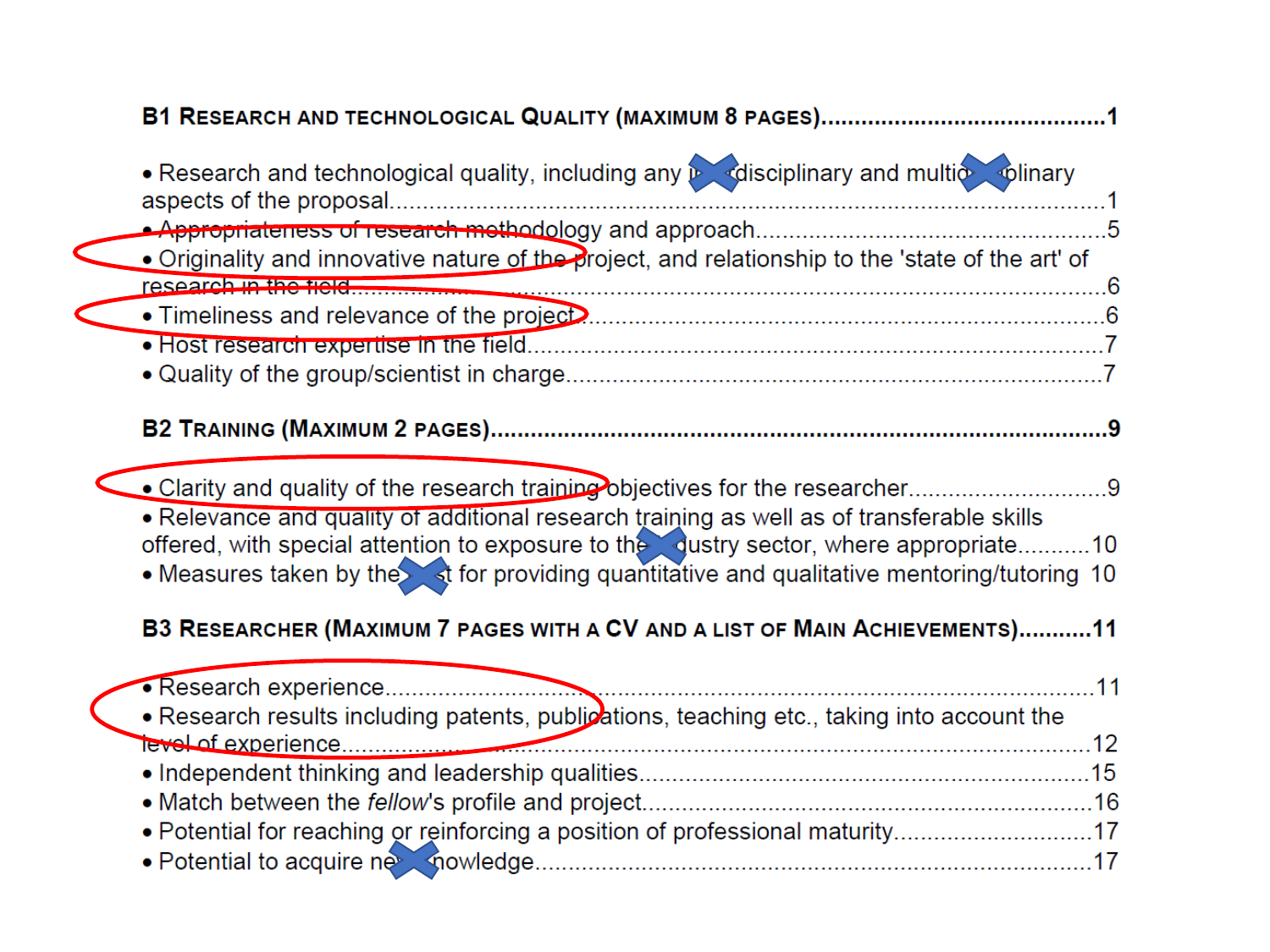| • Quality of infrastructures/facilities and international collaborations of host18<br>• Practical arrangements for the implementation and management of the research project 18<br>. Practical and administrative arrangements, and support for the hosting of the fellow23 |     |
|-----------------------------------------------------------------------------------------------------------------------------------------------------------------------------------------------------------------------------------------------------------------------------|-----|
|                                                                                                                                                                                                                                                                             |     |
| • Impact of competencies acquired during the fellowship on the future career prospects of<br>the researcher, in particular through exposure to transferable skills training with special                                                                                    | .24 |
| • Contribution to career development, or re-establishment where relevant24                                                                                                                                                                                                  |     |
| . Development of lasting cooperation and collaborations with other countries26<br>• Contribution to European excellence and European competitiveness regarding the                                                                                                          | .26 |
|                                                                                                                                                                                                                                                                             | .27 |
|                                                                                                                                                                                                                                                                             | .28 |